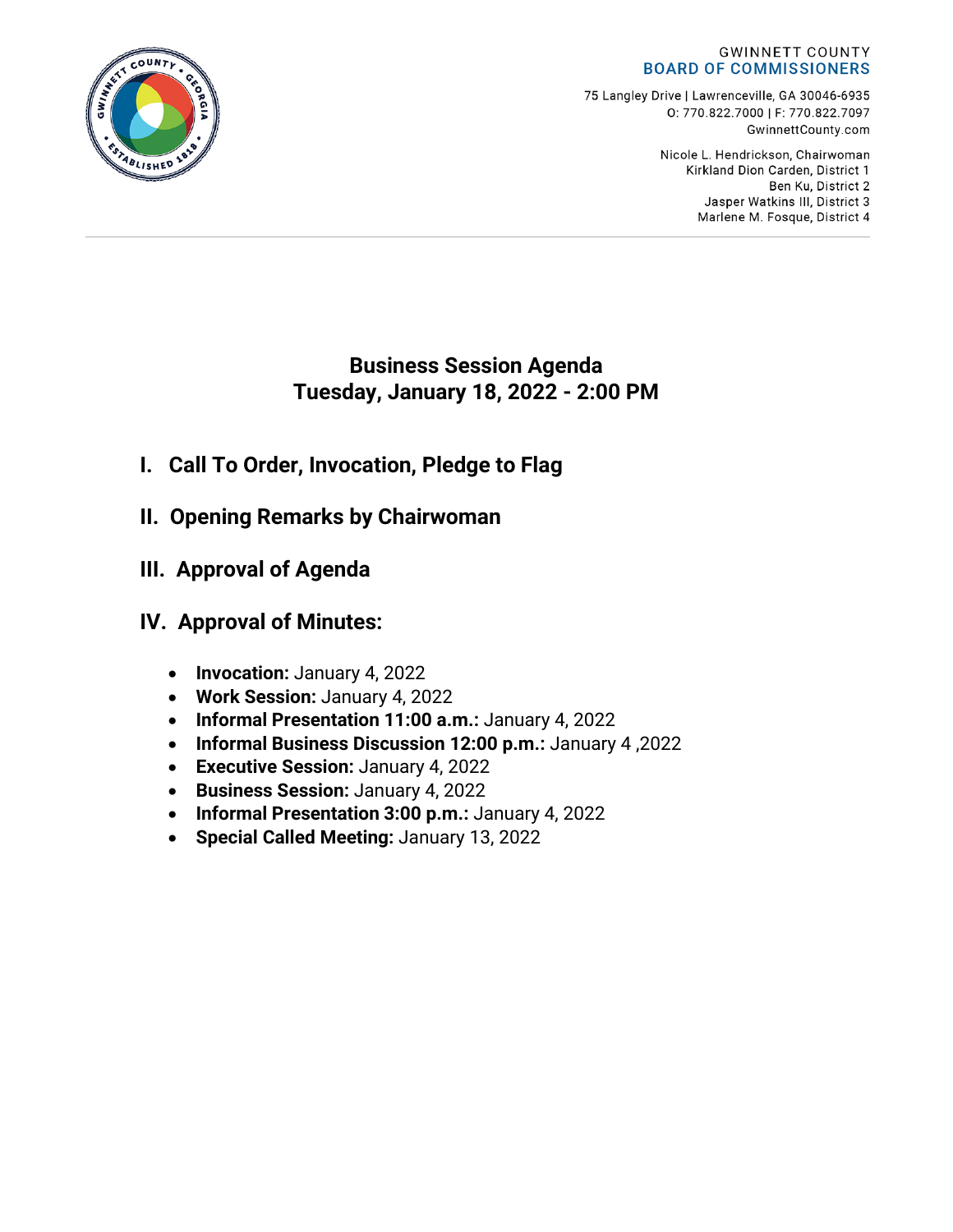## **V. Consent Agenda**

### **A. New Business**

### **1. Commissioners**

**2022-0067 Approval** to cancel or move the following meetings of the Board of Commissioners: cancel the Tuesday, April 5, 2022 10:00 a.m. Work Session and 2:00 p.m. Business Session; cancel the Tuesday, July 5, 2022 10:00 a.m. Work Session and 2:00 p.m. Business Session; move the Tuesday, November 22, 2022 7:00 p.m. Public Hearing to Tuesday, November 15, 2022; move the Tuesday, December 20, 2022 10:00 a.m. Work Session and 2:00 p.m. Business Session to Tuesday, December 13, 2022; move the Tuesday, December 27, 2022 7:00 p.m. Public Hearing to Tuesday, December 13, 2022.

**2022-0069 Approval** of appointment to the Gwinnett County Water & Sewerage Authority. Term expires December 31, 2022. Incumbent Bryan Kerlin. Chairwoman's Appointment - Appoint Bryan Kerlin

**2022-0071 Approval** of appointment to the Gwinnett County Water & Sewerage Authority. Term expires December 31, 2022. Incumbent Curt Thompson. District 1/Carden - Appoint Curt Thompson

**2022-0072 Approval** of appointment to the Gwinnett County Water & Sewerage Authority. Term expires December 31, 2022. Incumbent J.C. Lan. District 2/Ku - Appoint J.C. Lan

**2022-0073 Approval** of appointment to the Gwinnett County Water & Sewerage Authority. Term expires December 31, 2022. Incumbent William B. Martin. District 3/Watkins - Appoint William B. Martin

**2022-0074 Approval** of appointment to the Gwinnett County Water & Sewerage Authority. Term expires December 31, 2022. Incumbent David Witham. District 4/Fosque - Appoint Wayne Allick, Jr.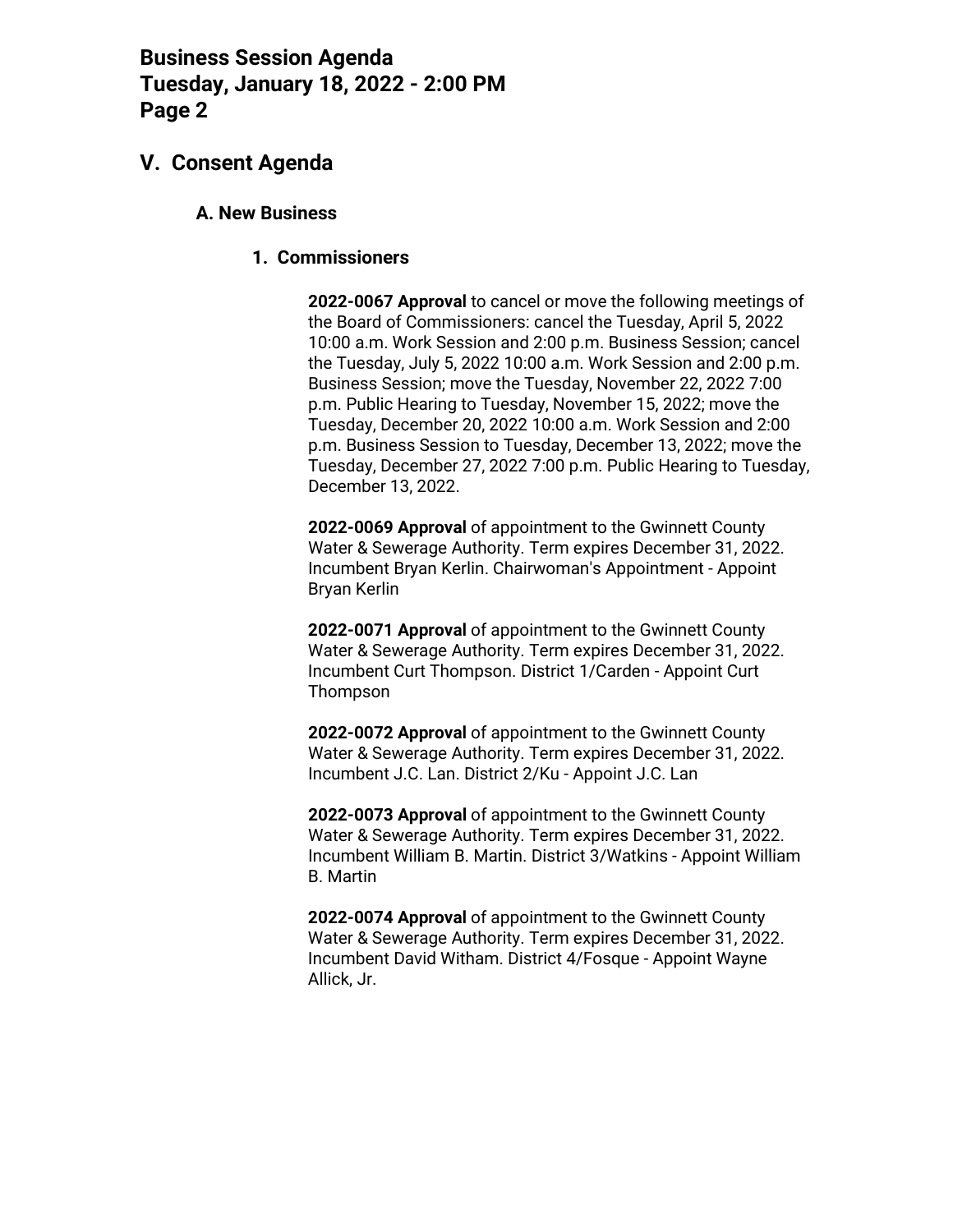### **V. Consent Agenda**

### **A. New Business**

### **1. Commissioners**

**2022-0083 Approval** of appointment to the Gwinnett County Police Citizens Advisory Board, Gwinnett 101 Citizens Academy Alumnae Board Representative. Term expires January 31, 2024. Members serve at the pleasure of the Board of Commissioners and may be removed by a majority vote of the Board of Commissioners at any time. Incumbent Cheryl Murdock - Appoint Cheryl Murdock

**2022-0085 Approval** of appointment to the Gwinnett County Police Citizens Advisory Board, Gwinnett County Bar Association Criminal Defense Section Representative. Term expires January 31, 2024. Members serve at the pleasure of the Board of Commissioners and may be removed by a majority vote of the Board of Commissioners at any time. Gwinnett County Bar Association recommendation Melaney Lagrone. - Appoint Melaney Lagrone

**2022-0086 Approval** of appointment to the Gwinnett County Police Citizens Advisory Board, Gwinnett County Chamber of Commerce Board of Directors Representative. Term expires January 31, 2024. Members serve at the pleasure of the Board of Commissioners and may be removed by a majority vote of the Board of Commissioners at any time. Incumbent Cathy Nichols - Appoint Cathy Nichols

**2022-0087 Approval** of appointment to the Gwinnett County Police Citizens Advisory Board, Gwinnett Technical College Student Government Association Representative. Term expires January 31, 2024. Members serve at the pleasure of the Board of Commissioners and may be removed by a majority vote of the Board of Commissioners at any time. Incumbent Chevy Vincent - Appoint Chevy Vincent

**2022-0088 Approval** of appointment to the Gwinnett County Police Citizens Advisory Board, View Point Health Representative. Term expires January 31, 2024. Members serve at the pleasure of the Board of Commissioners and may be removed by a majority vote of the Board of Commissioners at any time. Incumbent Pej Mahdavi - Appoint Pej Mahdavi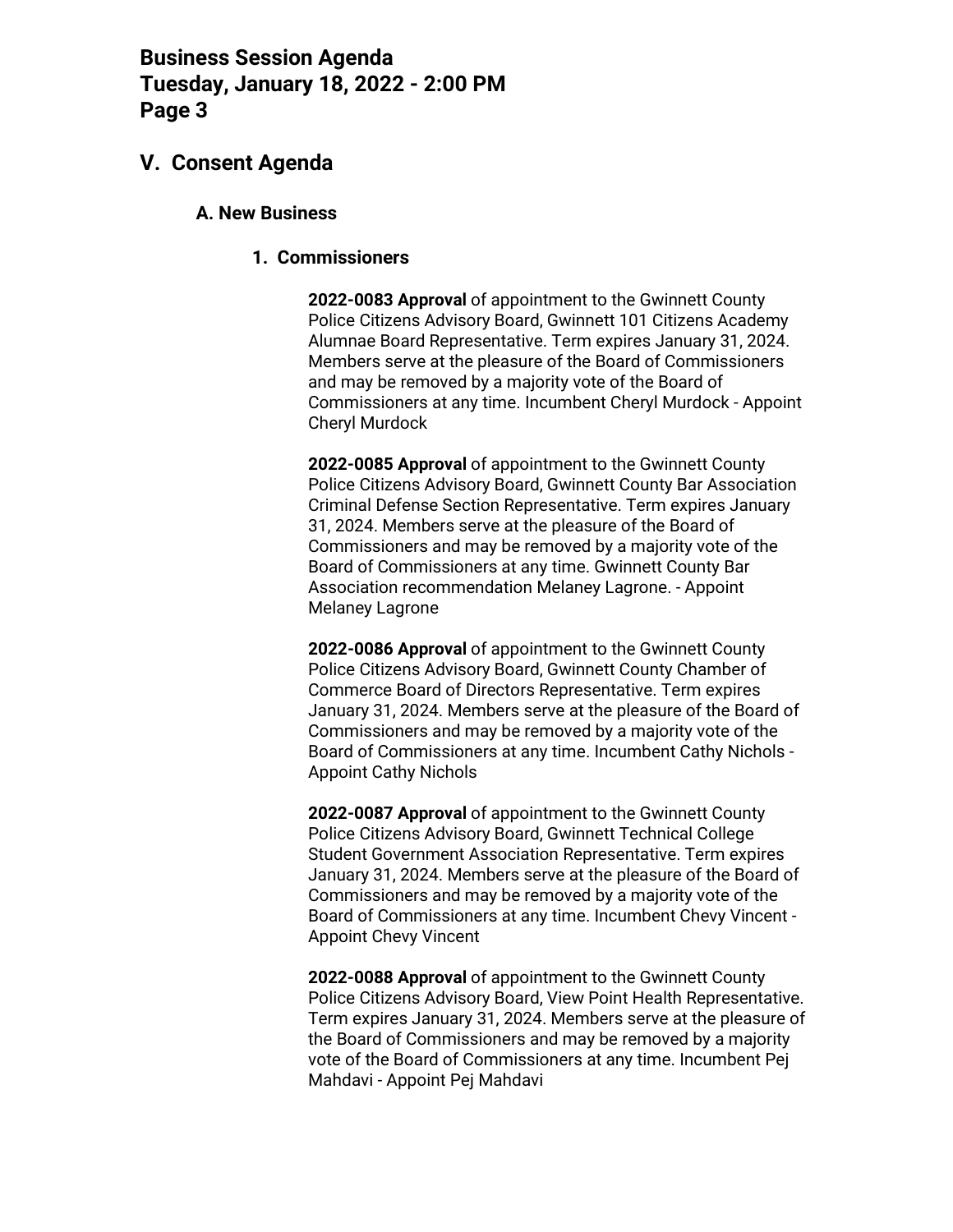## **V. Consent Agenda**

### **A. New Business**

### **1. Commissioners**

**2022-0089 Approval** of appointment to the Gwinnett County Police Citizens Advisory Board, Gwinnett Municipal Association Representative. Term expires January 31, 2024. Members serve at the pleasure of the Board of Commissioners and may be removed by a majority vote of the Board of Commissioners at any time. Gwinnett Municipal Association recommendation Marc Cohen. - Appoint Marc Cohen

**2022-0091 Approval** to accept the resignation of John Hollon from the Gwinnett County Transit Advisory Board. Term expires December 31, 2024. Chairwoman's Appointment

### **2. Multiple Departments**

**2022-0025 Award OS003-22**, purchase of office supplies on an annual contract (March 1, 2022 through February 28, 2023), to Staples Contract & Commercial, LLC, using a competitively procured State of Michigan contract, base amount \$500,000.00 (this represents a 20% decrease from the previous contract). Contract to follow award. Subject to approval as to form by the Law Department. (Staff Recommendation: Award)

**2022-0028 Award BL127-21**, full inspection, testing, maintenance, repair, and installation services of fire alarm systems at various County buildings on an annual contract (February 8, 2022 through February 7, 2023), Part I to Entec Systems, Inc. and Part II to Century Fire Protection, LLC, base bid \$123,780.00 (this represents a 17% decrease from the previous contract). (Staff Recommendation: Award)

### **3. Community Services/Tina Fleming**

**2022-0057 Award BL096-21**, purchase of veterinary consumables on an annual contract (January 19, 2022 through January 18, 2023), to American Health Service Sales Corp., dba Med-Vet International; Midwest Veterinary Supply; and WA Butler Company dba Covetrus North America, per the attached bid tabulation, base bid \$100,000.00. (Staff Recommendation: Award)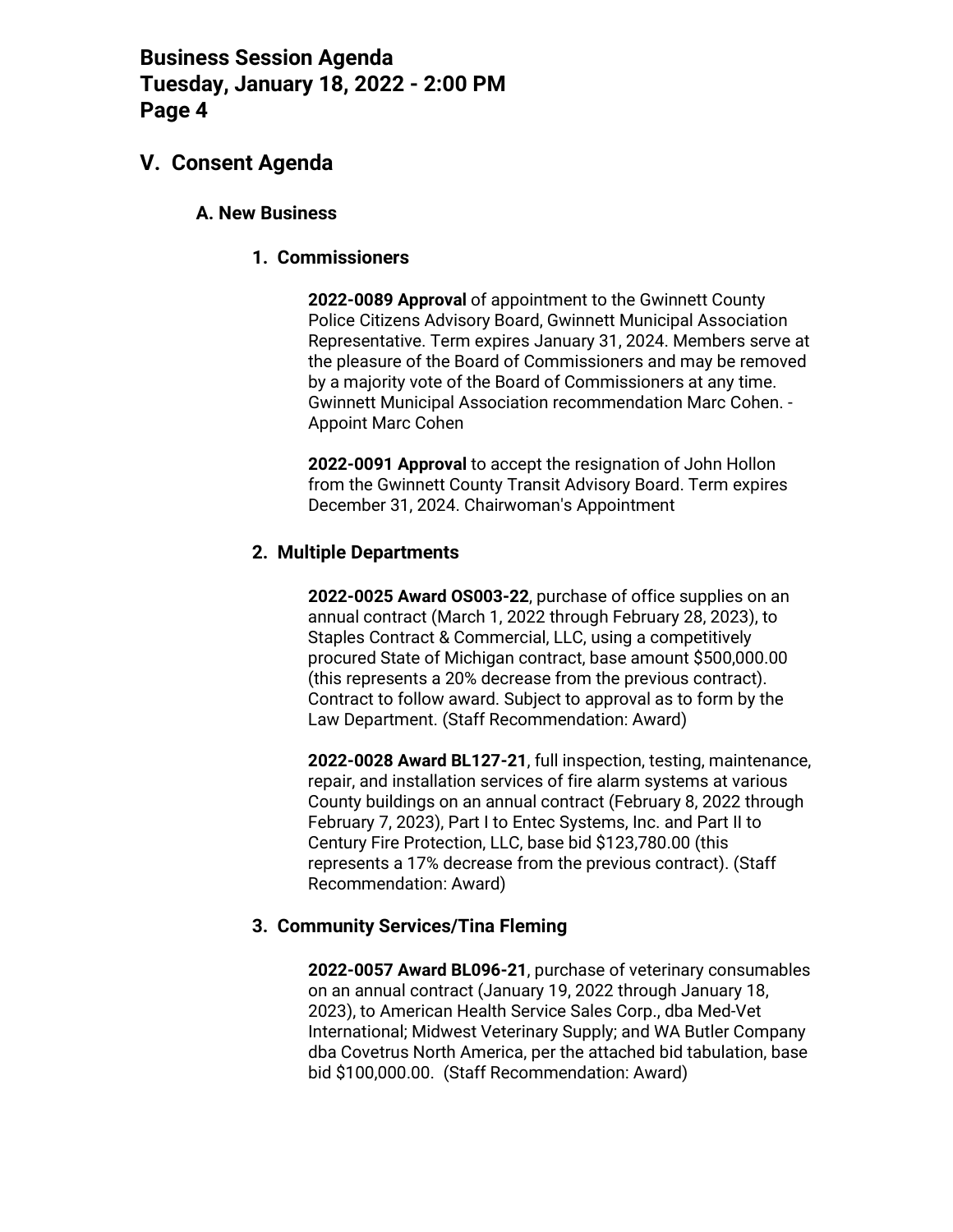### **V. Consent Agenda**

### **A. New Business**

### **4. Financial Services/Buffy Alexzulian**

**2022-0021 Approval/authorization** of the November 30, 2021 Monthly Financial Status Report and ratification of all budget amendments.

### **5. Fire Services/Russell S. Knick**

**2022-0064 Approval** to renew BL036-21, purchase of nitrile gloves on a six-month contract (January 20, 2022 through July 19, 2022), with Life-Assist, Inc. and Sustenance, Inc., base bid \$225,000.00 (negotiated cost savings of approximately \$31,570.00). (Staff Recommendation: Approval)

### **6. Human Resources/Adrienne McAllister**

**2022-0032 Award RP038-21**, provide medical examinations, drug screenings and other miscellaneous job related medical screenings for employees & applicants on an annual contract (February 1, 2022 through January 31, 2023), to Occupational Health Centers of Georgia, P.C. dba Concentra Medical Centers, base amount \$110,000.00. Contract to follow award. Subject to approval as to form by the Law Department. (Staff Recommendation: Award)

### **7. Law Department/Michael P. Ludwiczak**

**2022-0026 Approval** of the settlement in the matter of Gwinnett County, Georgia vs. Estate of Ernie Mae Doss Mosley, et al., Civil Action Number 18-A-07748-9, Superior Court of Gwinnett County, for the sum of \$2,150,000.00 and authorization for the Chairwoman to execute any documents necessary to effectuate the settlement. Subject to approval as to form by the Law Department.

### **8. Police Services/James D. McClure**

**2022-0033 Approval** to renew OS018-18, provision of 911 call handling system maintenance on an annual contract (February 20, 2022 through February 19, 2023), with AT&T Georgia, \$188,580.00. (Staff Recommendation: Approval)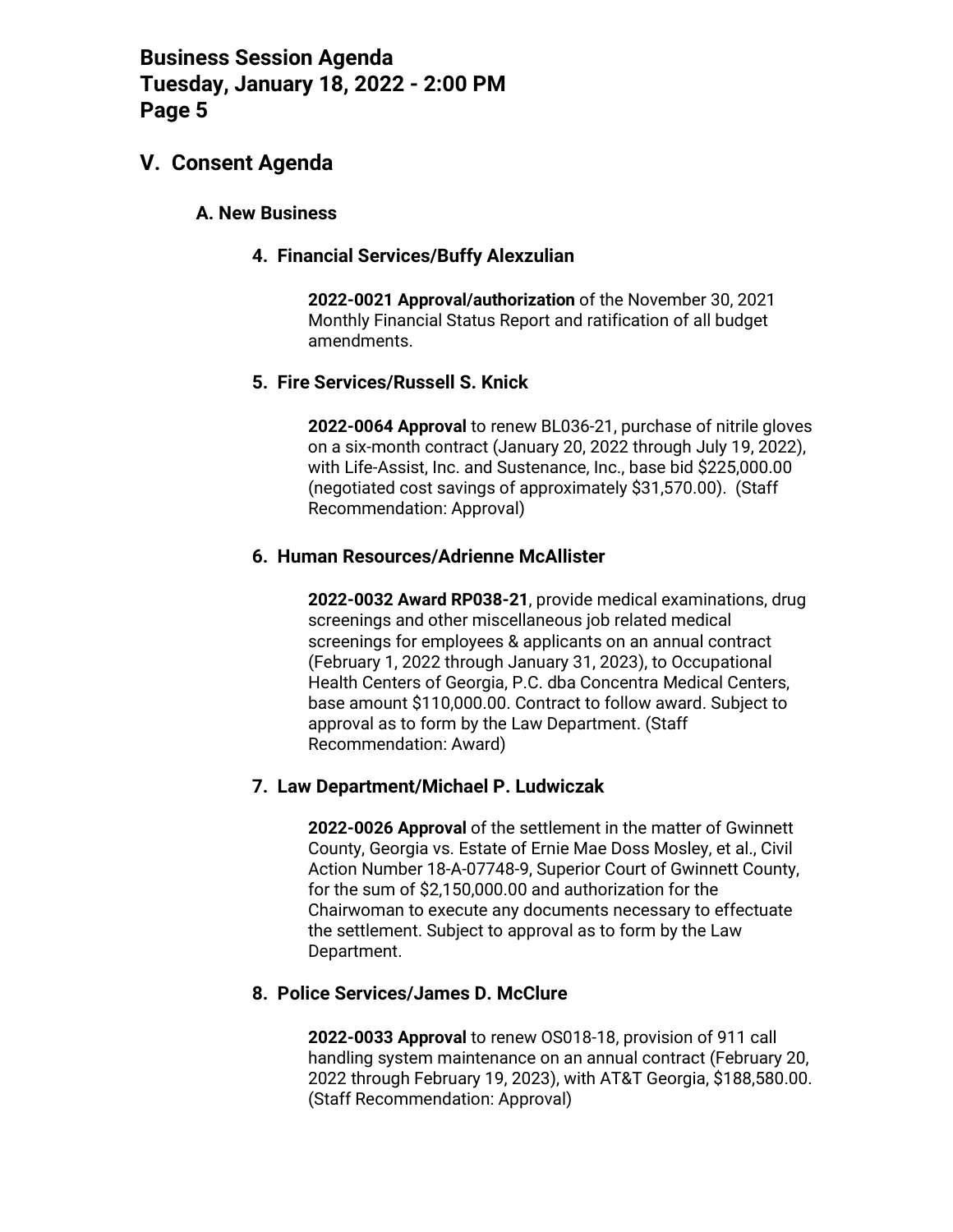## **V. Consent Agenda**

### **A. New Business**

### **9. Sheriff/Keybo Taylor**

**2022-0107 Approval/authorization** to accept a grant awarded by the State of Georgia, Office of the Governor, Criminal Justice Coordinating Council (CJCC), in the amount of \$196,770.00, to support training in the areas of use of force and de-escalation. The grant is funded 100% by CJCC, and does not require a County match. Approval/Authorization for the Chairwoman or designee to execute grant documents and any other necessary documents. Subject to approval as to form by the Law Department.

### **10. Support Services/Angelia Parham**

**2022-0031 Award OS002-22**, purchase and installation of furniture for the Gwinnett Justice and Administration Center courthouse expansion, per the attached recommendation letter, using a competitively procured State of Georgia contract, \$354,464.04. (Staff Recommendation: Award)

### **11. Tax Commissioner/Tiffany P. Porter**

**2022-0099 Approval** to renew OS025-17, printing and mailing of vehicle registration renewal notices on an annual contract (January 18, 2022 through September 30, 2022), with Datamatx, Inc., using a competitively procured State of Georgia contract, base amount \$395,572.00. (Staff Recommendation: Approval)

### **12. Transportation/Lewis Cooksey**

**2022-0038 Award RP002-22**, provision of transit development plan services, to Foursquare Integrated Transportation Planning, Inc., base amount \$1,485,105.00 (negotiated cost savings of approximately \$14,800.00). Contract to follow award. Subject to approval as to form by the Law Department. (Staff Recommendation: Award) (Gwinnett Transit Advisory Board approved on January 5, 2022, Vote 4-0.)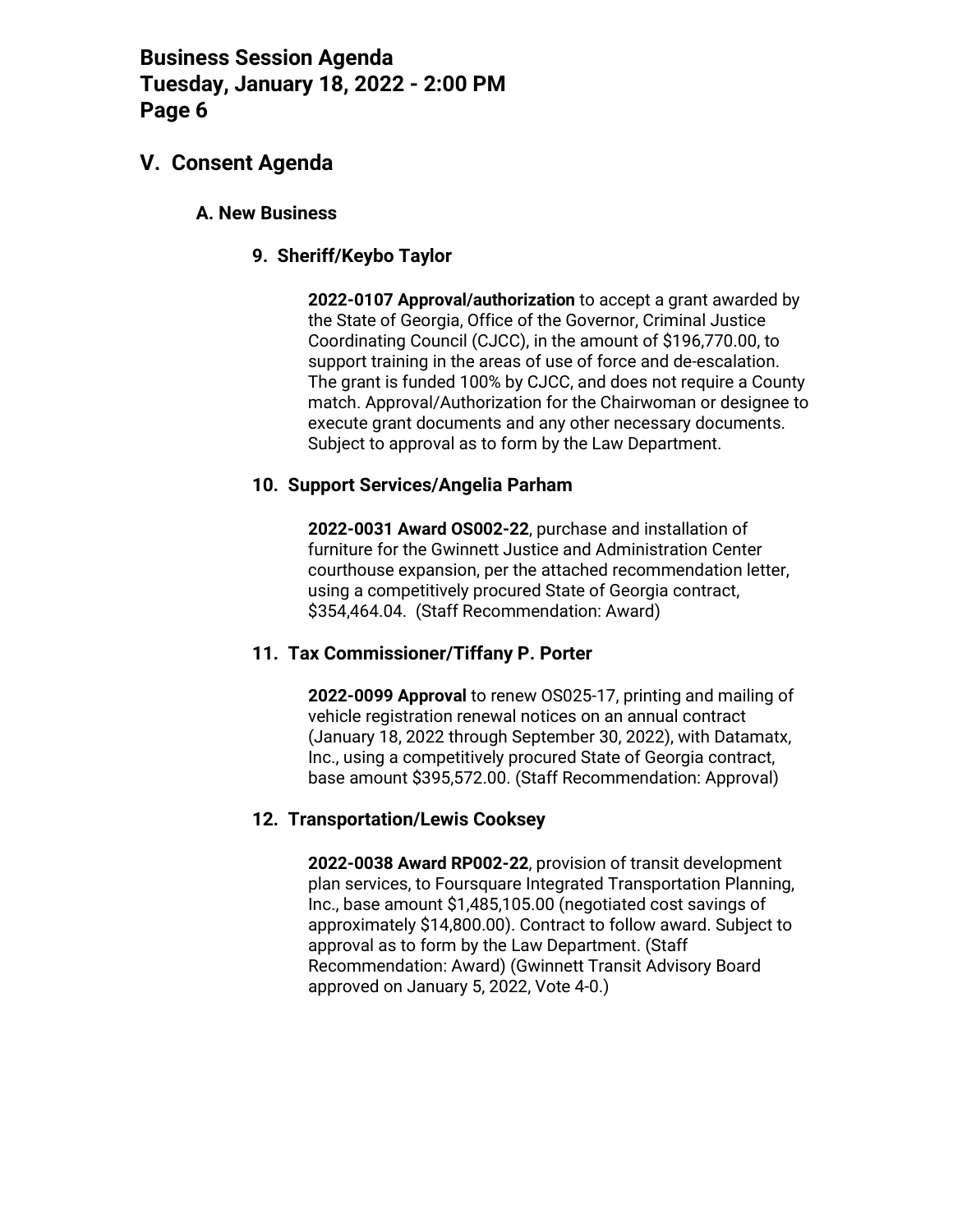## **V. Consent Agenda**

#### **A. New Business**

#### **12. Transportation/Lewis Cooksey**

**2022-0024 Approval** to renew BL003-19, construction and/or replacement of concrete curbs, gutters, basin lids and sidewalks on an annual contract (March 1, 2022 through February 28, 2023), with Peach State Construction Co., LLC, base bid \$900,000.00. This contract is funded 8.3% by the 2017 SPLOST Program. (Staff Recommendation: Approval)

**2022-0076 Approval/authorization** for the Chairwoman to execute a Purchase and Sale Agreement with Store Master Funding XV, LLC, on the Connector Street project, including authority to execute any and all related documents necessary to consummate the transaction. This agreement involves the purchase of 0.526 acres of fee simple right of way, and 0.102 acres of permanent easement at a cost of \$827,710.00. Subject to approval as to form by the Law Department. This agreement is funded by the Georgia Department of Transportation. (Staff Recommendation: Approval)

**2022-0077 Approval/authorization** for the Chairwoman to execute a Purchase and Sale Agreement with Martin-Robbins Fence Company, on the Connector Street project, including authority to execute any and all related documents necessary to consummate the transaction. This Agreement involves the purchase of 24,831.00 square feet of fee simple right of way, 7,709.43 square feet of permanent easement for construction and maintenance of slopes, 3,684.99 of permanent easement for construction and maintenance of drainage, and one temporary driveway easement at a cost of \$1,100,000.00. Subject to approval as to form by the Law Department. This agreement is funded by the Georgia Department of Transportation. (Staff Recommendation: Approval)

### **13. Water Resources/Tyler Richards**

**2022-0052 Award BL117-21**, purchase of water Supervisory Control and Data Acquisition (SCADA) critical networks and alarm monitoring software, to ProSys Information Systems, Inc., \$125,227.00. (Staff Recommendation: Award)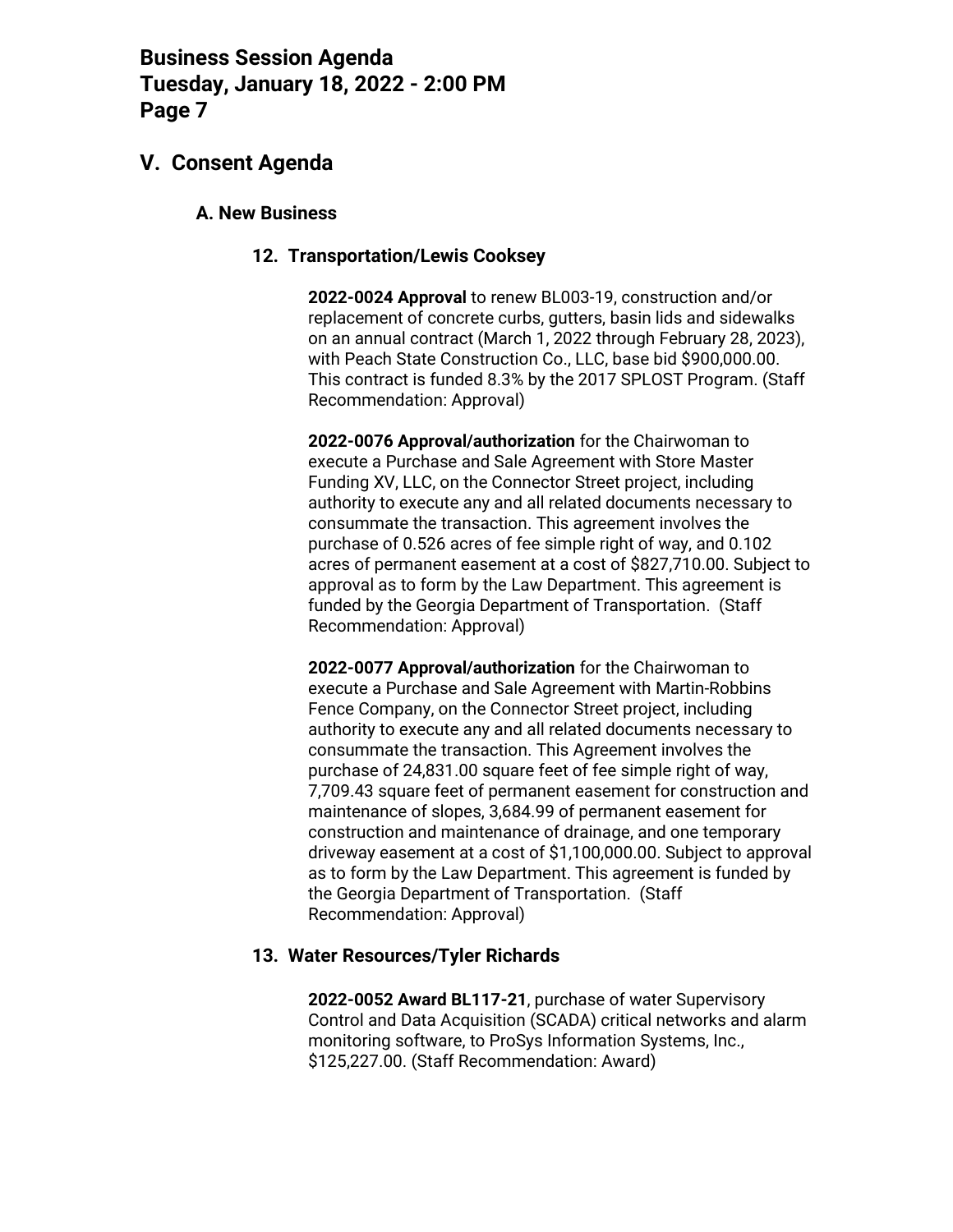## **V. Consent Agenda**

### **A. New Business**

#### **13. Water Resources/Tyler Richards**

**2022-0022 Approval** to renew RP027-17, provision of on-call Supervisory Control and Data Acquisition (SCADA) conversion preconstruction and construction services on an annual contract (February 7, 2022 through February 6, 2023), with Crowder Construction Company, base amount \$5,825,000.00. (Staff Recommendation: Approval) (Water and Sewerage Authority Approved on January 10, 2022, Vote 4-0.)

**2022-0040 Approval** to renew BL042-19, replacement of water meters, 2 inches and smaller, on an annual contract (May 8, 2022 through May 7, 2023), with UWS, Inc., base bid \$630,000.00. (Staff Recommendation: Approval) (Water and Sewerage Authority Approved on January 10, 2022, Vote 4-0.)

**2022-0019 Approval/authorization** for the Chairwoman to execute a Facility Encroachment Agreement with CSX Transportation, Inc. for gravity sewer installation associated with the Eastern Regional Infrastructure project. Subject to approval as to form by the Law Department. (Staff Recommendation: Approval)

**2022-0020 Approval/authorization** for the Chairwoman to execute a Memorandum of Understanding (MOU) with the Georgia Department of Transportation (GDOT), for water relocations associated with the Bridge Replacement project (P.I. 0015609) Patrick Mill Road/Harbins Road (CR93) at Apalachee River. Subject to approval as to form by the Law Department. (Staff Recommendation: Approval)

### **VI. Old Business**

### **1. Commissioners**

**2021-1649** (Formerly GCID 20211501) **Approval** of appointment to the Tree Advisory Committee. Term expires December 31, 2023. Incumbent Candace Miller. District 2/Ku (Tabled on 12/07/2021)